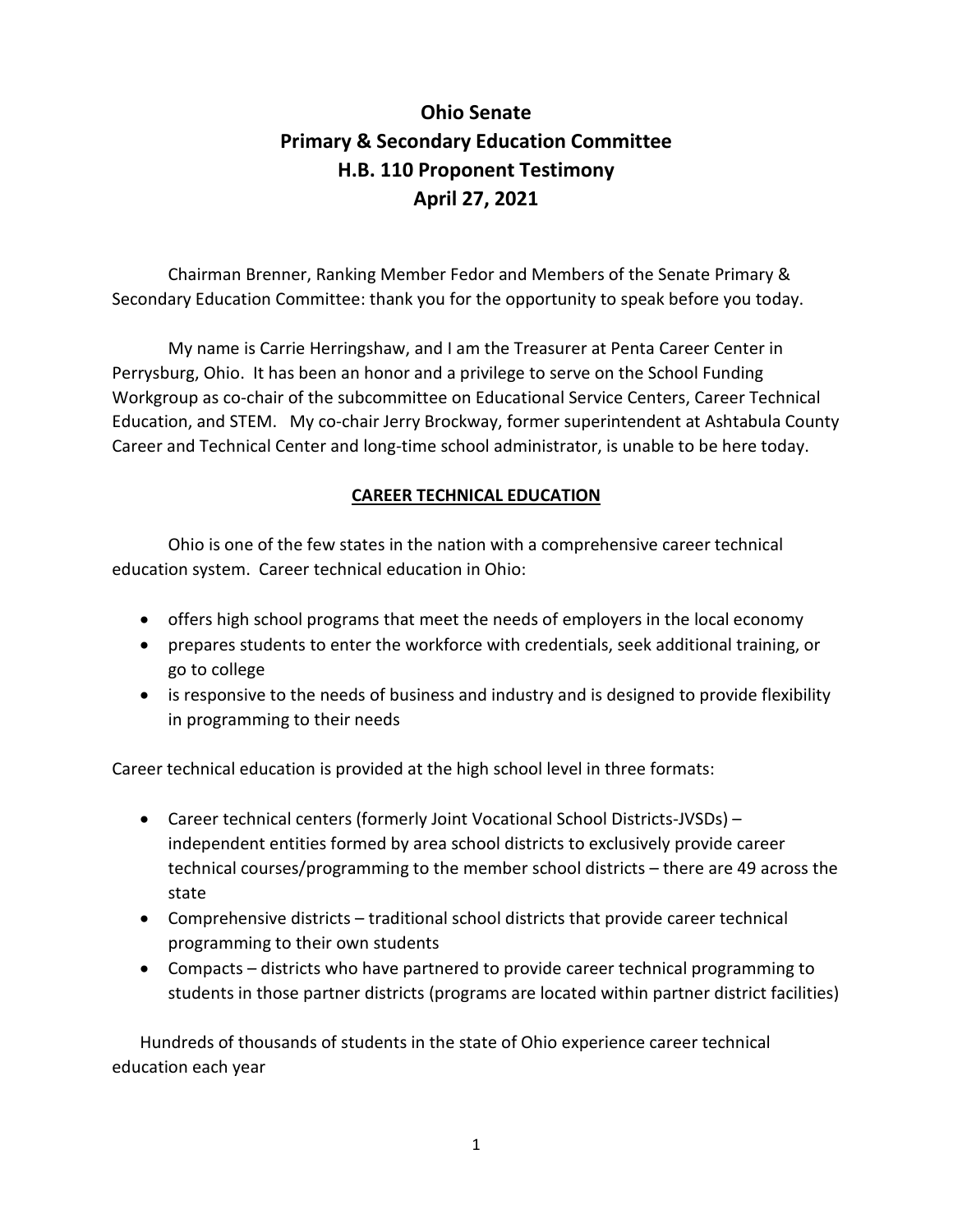## Funding Model Prior to FY20

Similar to K-12 districts, the funding formula in effect prior to FY20 was not working. Only 28% were on the formula while the remaining 72% were on the cap or guarantee.

The prior funding model for career technical centers was similar to that of traditional school districts including the base amount of \$6,020 per pupil. In addition, districts providing approved career technical education courses received categorical CTE funding (also known as tiered funding or weighted funding) which allowed for an additional amount to cover the additional costs of providing a career technical education (i.e. supplies, materials, equipment).

## H.B. 110

H.B. 110 provides for Career Technical Education as follows:

- 1. An updated base aid calculation similar to the proposed K-12 funding model
	- a. While a student is in his/her career technical program (lab), the pupil teacher ratio will be calculated at one teacher for every eighteen students; otherwise pupil teacher ratio will be calculated as indicated by the Base Aid calculation for traditional schools at each grade level
	- b. "Specials" component of the base cost for career centers will be replaced with "health and physical education, employability/soft skills, development and coordination of internship/job placement, career technical student organization activities, pre-apprenticeship/apprenticeships coordination, testing (i.e. web exam/work keys/ industry credentialing)
	- c. "Co-curricular including Athletic Director" component of the base cost will be replaced with "career tech curriculum specialist/coordinator, career assessment/program placement, recruitment/orientation; student success coordination, analysis of test results, development of intervention/remediation plans and monitoring of same; satellite program coordination
- 2. Continuation of supplemental career technical (tiered or weighted) funding and return to a multiplier rather the current dollar amounts
- 3. Funding Career Technical Planning Districts (CTPD) to deliver relevant career awareness programs to all K-12 students within the CTPD in the amount of \$10/student in the CTPD

## **Overall, H.B. 110 provides for a base aid calculation similar to that of traditional districts, maintains supplemental career technical funding, and adds funding for the essential career exploration component.**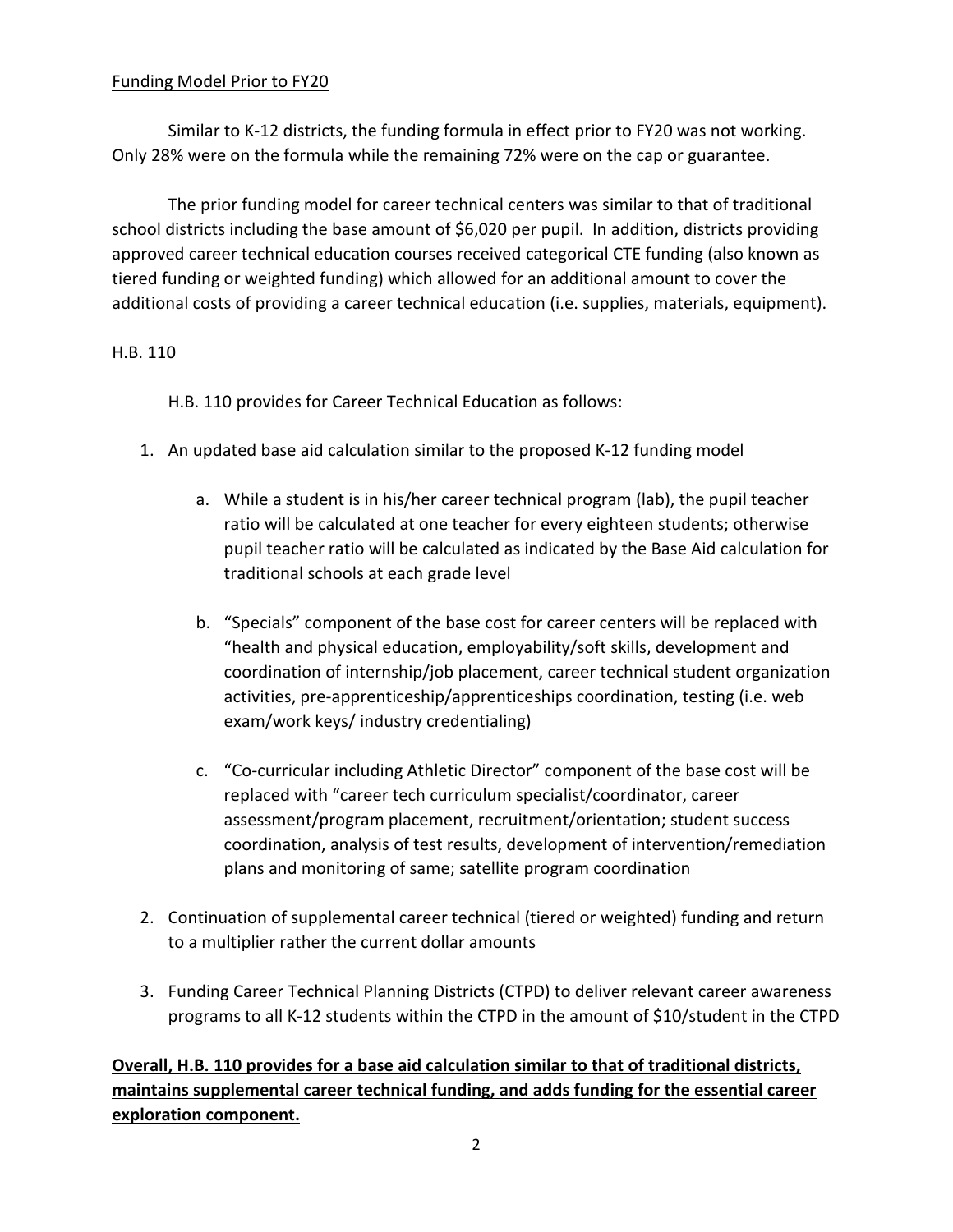### **STEM (SCIENCE TECHNOLOGY ENGINEERING AND MATH)**

Standalone STEM schools are currently funded in the same manner as charter/ community schools. H.B. 110 follows the same methodology as the funding proposal for charter and community schools: students will be funded where taught.

### **EDUCATIONAL SERVICE CENTERS**

Craig Burford of the Ohio Educational Service Center Association testified last week regarding funding for ESCs. As Mr. Burford testified, Educational Service Centers (ESCs) "have a statutory mandate to support state and regional education initiatives and efforts to improve school effectiveness and student achievement."

ESCs are essential in supplying high quality educational opportunities to Ohio schools. Ohio has 51 ESCs, no two of which are alike. The smallest ESC serves just over 5,800 students in a rural county where most districts are small (average enrollment for eight of its nine districts is 543) and have limited resources. The largest ESC serves many more districts in a three-county area including urban, suburban and rural districts with a total student count of more than 200,000 (average enrollment – removing the two largest and the two smallest districts – is 3,388). State per pupil aid of \$26/student correspondingly ranges from \$151,346 to \$5,343,650.

ESCs are required to provide certain services, but the majority of their time and resources are spent on services specifically requested by their member districts. Those requests vary widely due to the size of the districts and their available resources, demographics, special needs and other characteristics of the student population. ESCs services reflect the needs and wants of their member districts and the entrepreneurial inclinations of their boards and staff. In addition, because districts may change ESCs every two years, active competition exists among neighboring ESCs.

All of these factors make the development of a single funding mechanism difficult at best, but the current per pupil amount has no discernible relationship to any objective or costs related services provided. In addition, significant reductions have occurred in recent years with no rational explanation.

### Base Aid

In keeping with the base aid recommendation and the components therein, H.B. 110 includes language establishing an increase in funding so that ESCs would receive state aid in the amount of \$356,250 to cover certain fixed costs: superintendent, treasurer and administrative assistant salary and benefits plus a flat amount for facility costs. In addition, ESCs would receive per pupil amounts at one or two levels based on enrollment.